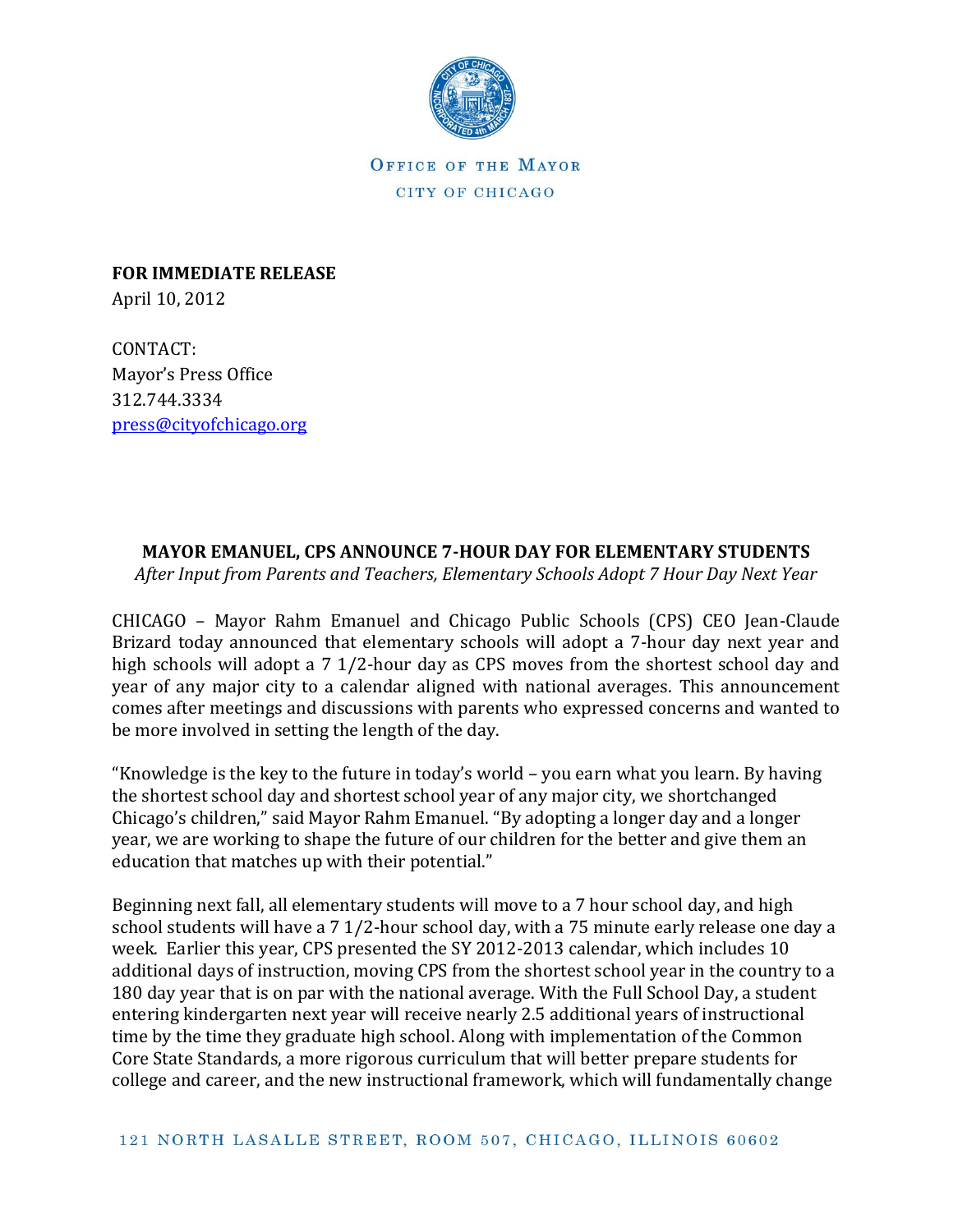

## OFFICE OF THE MAYOR CITY OF CHICAGO

and improve the quality of teaching, the additional instructional time provided by the Full Day and year will give both teachers and students a valuable tool to improve teaching and learning in every school across the district.

The announcement was made at Disney II Magnet Elementary School, one of the schools that implemented the Full School Day last fall. Since launching the Full Day last September, students at Disney II have received an additional 185 hours of instructional time, with that time primarily focused on reading, math and science.

"We're grateful for the example our Pioneer and Charter Schools have set, and their experiences, along with the direct input from parents across the city, have helped us shape a better, fuller school day," said CEO Jean Claude Brizard. "The changes to the Full Day reflect hours spent listening to parents and taking action based on their input, and demonstrate our willingness to work as true partners with parents to make decisions that will boost student achievement across the district."

## Elementary Full School Day:

- Students will receive 52 additional minutes of instructional time each day.
- Students will receive 6 hours of instruction and 45 minutes for recess and lunch.
- Students will be in school for 7 hours each day, an increase of 75 minutes.
- Teachers will be in school for 7 hours and 40 minutes, an increase of 85 minutes.

## High School Full School Day:

- Students will receive 46 additional instructional minutes four days a week.
- Students will receive 6 hours and 8 minutes of instructional time four days a week.
- Students will be in school for 7 1/2 hours a day, an increase of 36 minutes four days a week.
- One day per week the day will end 75 minutes early.
- Teachers will be in school for 7 hours and 40 minutes, an increase of 39 minutes.

The Full School Day will provide significant benefits to all students across the district, including:

 Elementary students will receive an additional 207 hours of instruction each year, and high school students will receive an additional 116 hours of instruction. Principals will no longer have to choose between reading, math or science because of limited time in the day.